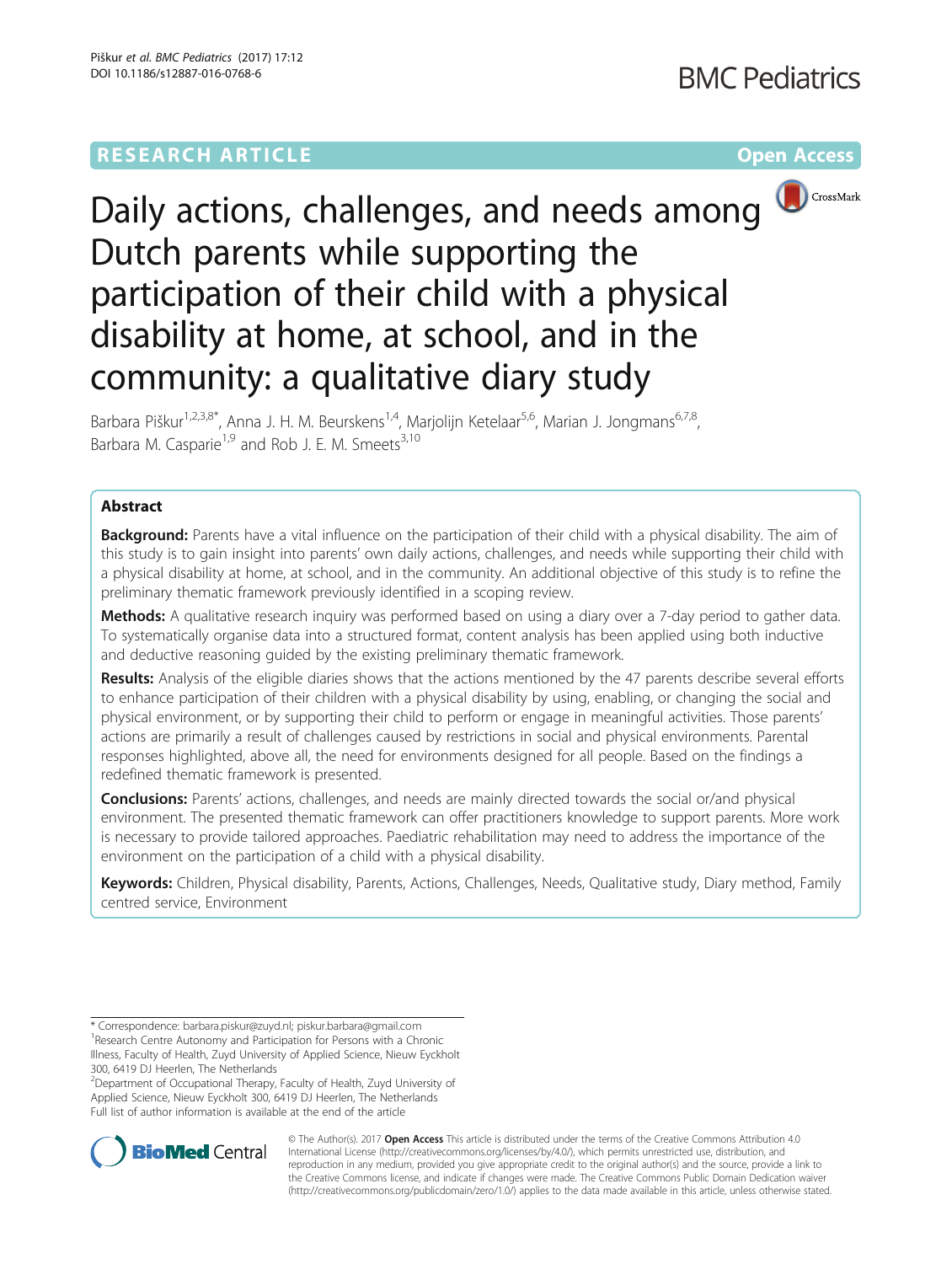# Background

Parents play a significant role in enabling participation of children with a physical disability at home, at school, and in the community. Participation — the involvement in life situations to fulfil social roles — has a positive impact on children's health and well-being [\[1](#page-9-0)–[3\]](#page-9-0). Children with a physical disability often come across restrictions in their everyday participation [\[4](#page-9-0)–[6\]](#page-9-0). The most important factor influencing successful participation of children and adolescents with disabilities is the interplay between the child's environment and activities [[7](#page-9-0)–[12](#page-9-0)]. Parents have knowledge and experiences how to involve child's social environment (e.g. peers) to support engagement in preferred and desired activities [[13\]](#page-9-0).

Family-Centred Service (FCS) is considered best practice in service for children with a physical disability [\[14](#page-9-0)]. Its effectiveness is related to the understanding professionals have about needs and actions of both child and parents, including what parents do to support their child with a physical disability [\[15](#page-9-0), [16](#page-9-0)]. A recent scoping review of the literature on this topic [[17\]](#page-9-0) revealed 14 studies, which identified several parents' actions, challenges, and needs that were summarised in a preliminary thematic framework. The framework includes two major themes: "parents enable and support performance of meaningful activities of their child at home, at school and in the community" and "parents enable, change and use the environment" [[17\]](#page-9-0). Connected to the major themes, the framework includes three categories (actions, challenges, and needs) and several subcategories with a total of eight actions, eight challenges, and four needs, as presented in Fig. [1](#page-2-0).

However, the scoping review [[17\]](#page-9-0) also underlines how little information is available on what parents actually do every day to enhance their child's participation. Timeuse diaries are particularly relevant and suitable instruments for studying the daily lives of families, including families with a child with a physical disability, as they give insight into what they as a family actually do in context [[18\]](#page-10-0). Participants who fill out the diaries are both observers and informants, providing the researcher a "view from within" [[19, 20\]](#page-10-0).

The aim of this study is to gain insight into parents' own daily actions, challenges, and needs while supporting their child with a physical disability at home, at school, and in the community. Additionally, the study results will be used to refine the preliminary thematic framework.

# Methods

Between May 2012 and July 2012, a qualitative research inquiry was performed based on using a diary over a 7 day period. Direct content analysis was used as theoretical framework to systematically organise data into a structured format [\[21](#page-10-0)–[23](#page-10-0)].

#### Study population

Potential participant families of children with a physical disability were selected from the electronic database of the Dutch Association of People with Disabilities and their Parents (BOSK). All potential families had a child aged between 4 and 12 years with a physical disability that is neurological and non-progressive in nature (e.g. cerebral palsy, spina bifida) and who was living at home. Persons identified in the database of the BOSK as the contact person for each family (parent or primary caregiver) were considered eligible for this study; in total 47 parents participated in this study.

#### Recruitment procedure

In May 2012, 559 (17.2% from all the BOSK members) eligible parents (or primary caregivers) of children who fulfilled the criteria received an information letter from the BOSK inviting them to participate in the study. A stamped return-envelope, an informed consent form, information about the study, and a diary covering a 7-day period, were included. This study was conducted jointly with a quantitative study aimed to give a wide-ranging portrayal of the number, domains, and priority of needs expressed by parents using the Family Needs Inventory — Pediatric Rehabilitation [\[24](#page-10-0), [25\]](#page-10-0). Parents (or primary caregivers) had the choice to refuse cooperation, to fill in the diary or the questionnaire, or both.

Parents (or primary caregivers) who did not respond to the first invitation received a reminder from the BOSK after three weeks.

# Data gathering

Participating parents (or primary caregivers) returned the completed diary and/or questionnaire as well as the informed consent form in the return envelope directly to the Centre for Data and Information Management (MEMIC) in Maastricht.

Solicited diaries, with optimum length between 1 and 2 weeks, provide a rich source of data and are often utilised to elicit specific information [[18, 26](#page-10-0), [27\]](#page-10-0). Participants were asked to complete the diary each day over a 7-day period, reflecting on issues that are of interest to the study — actions, challenges, and needs while supporting their child with a physical disability at home, at school, or in the community. A pilot study including fifteen parents (February 2012) revealed that the 7-day period solicited diary was feasible and took about 15 min per day to complete.

Participants used a printed diary (A4 booklet template) with worksheets for each day of the week, and an example of the worksheet with participant instructions. On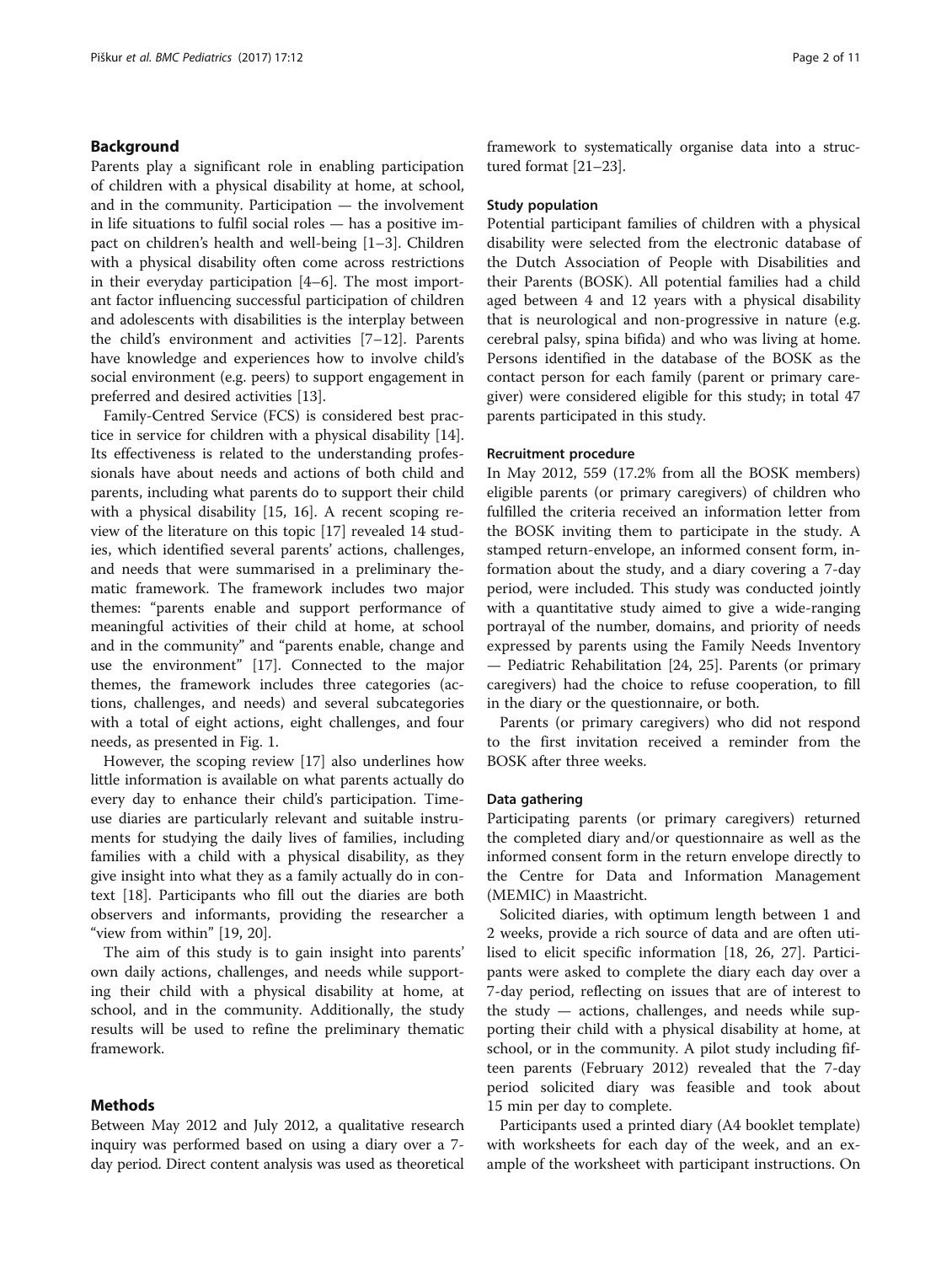<span id="page-2-0"></span>

each sheet columns were created for *Time of start of the* activity, Activity the child was engaged in, Actions parents performed, Challenges parents came across, Needs parents experienced, and the possibility for additional remarks (for an example of a spreadsheet see Table [1](#page-3-0)). Participants were asked to write down all activities their child did over 24 h, name the actions they did to facilitate those activities, and mention challenges and unmet needs they experienced. Next, an option was given for possible additional information.

# Data analysis

For the data-analysis of the diaries both deductive and inductive reasoning was used [[28, 29\]](#page-10-0). Directed content analysis [\[23](#page-10-0), [27](#page-10-0)], using deductive reasoning, was conducted to validate or conceptually extend the existing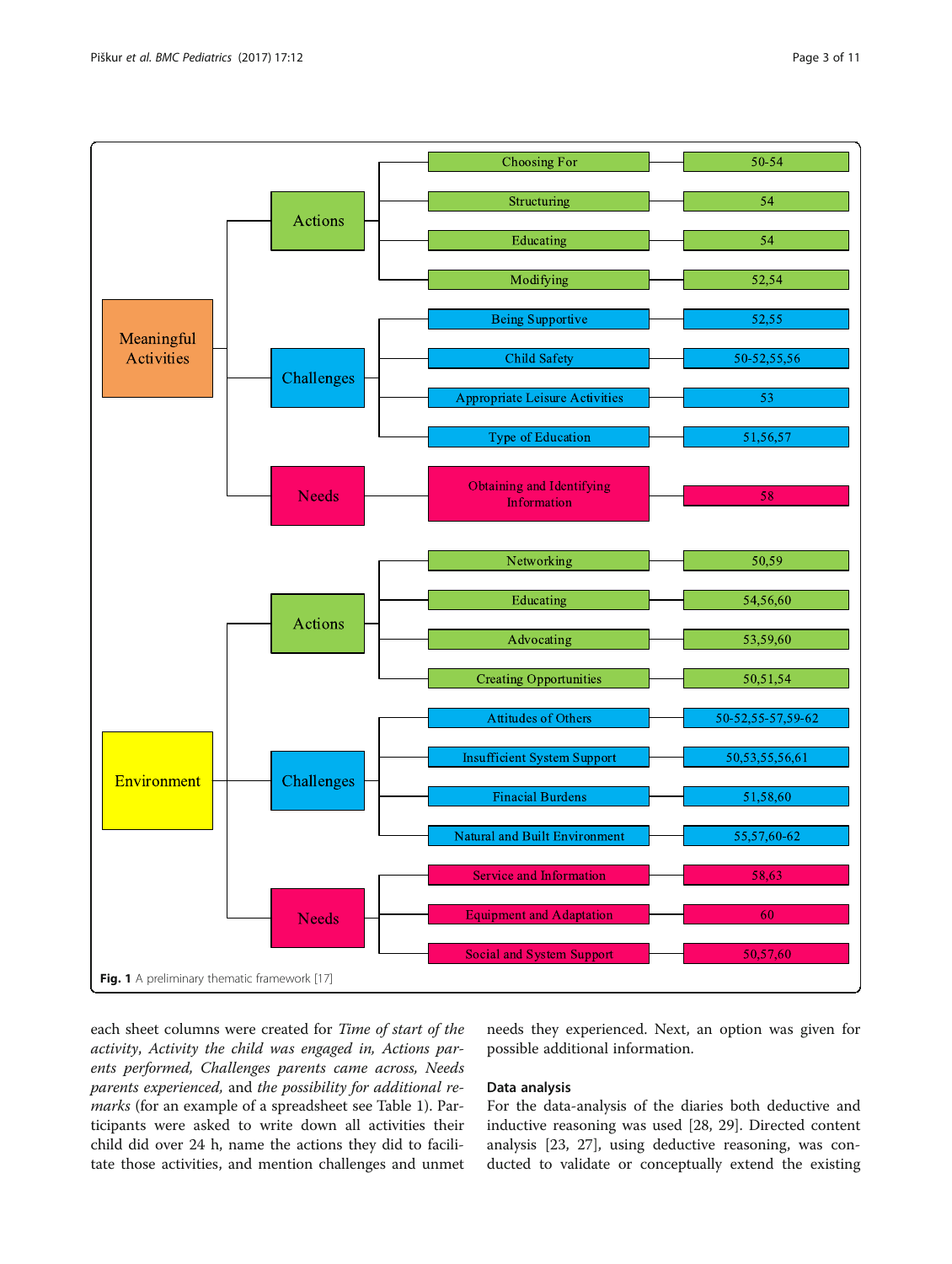<span id="page-3-0"></span>Table 1 An example of the worksheet for one day of the week. Monday

| .           |                                     |                                                                                        |                                                                               |                                            |                       |  |  |
|-------------|-------------------------------------|----------------------------------------------------------------------------------------|-------------------------------------------------------------------------------|--------------------------------------------|-----------------------|--|--|
|             | Α                                   | B                                                                                      | C                                                                             | D                                          | E                     |  |  |
| Time        | Activity<br>the child<br>engages in | Do you support<br>your child<br>(sometimes)<br>during the<br>activity? If yes,<br>how? | Do you face<br>challenges/<br>problems<br>with this?<br>If yes, which<br>one? | What kind<br>of support<br>do you<br>need? | Additional<br>remarks |  |  |
| 6.00-9.00   |                                     |                                                                                        |                                                                               |                                            |                       |  |  |
| 9.00-12.00  |                                     |                                                                                        |                                                                               |                                            |                       |  |  |
| 12.00-15.00 |                                     |                                                                                        |                                                                               |                                            |                       |  |  |
| 15.00-18.00 |                                     |                                                                                        |                                                                               |                                            |                       |  |  |
| 18.00-21.00 |                                     |                                                                                        |                                                                               |                                            |                       |  |  |
| 21.00-24.00 |                                     |                                                                                        |                                                                               |                                            |                       |  |  |
| 24.00-6.00  |                                     |                                                                                        |                                                                               |                                            |                       |  |  |

preliminary thematic framework as described above [\[17](#page-9-0)]. In this deductive analysis, the existing framework guided development of an initial coding and categorising scheme, and operational definitions for the codes were used [[30\]](#page-10-0). Inductive reasoning was also used. In this way, potentially new major themes, categories and/or sub-categories could be identified from the data through the researcher's careful examination and constant comparison [[31\]](#page-10-0).

After transcription of all diaries into a wordprocessing package, a coding scheme was developed and subsequently applied by means of manual coding. The first author (BP) prepared the coding scheme and the second author (AJHMB) inspected it to ensure congruence with the elements of the preliminary thematic framework. Then, the first author (BP) applied the identical coding and categorising scheme to all data using techniques of memoing, constant comparison, and questions. NVivo software (v.9, QSR International, Cambridge, MA) was used to organise the data during analysis. Two debriefing sessions took place between the user as co-researcher (BC) and the first author (BP) to discuss the findings leading to small changes in the wording of the codes of actions, challenges, and needs.

In this study Lincoln and Guba's [[32](#page-10-0)–[34](#page-10-0)] four criteria (credibility, transferability, dependability, and confirmability) for evaluating interpretive research work were applied in accordance with Elo's et al. [\[35](#page-10-0)] aspects of trustworthiness in relation to qualitative content analysis. Credibility was ensured with organising debriefing sessions between the first researcher (BP) and a coresearcher (BC) and by using random sampling. Transferability was guaranteed by passing information to the reader about the boundaries of the study and providing characteristics of the study population. Dependability is assured by reporting in detail the processes within this study, thereby enabling a future researcher to repeat the work, as is confirmability by reporting findings that are solely the result of the experiences and ideas of the participants.

### Results

In total, 51 diaries were returned. Three diaries were largely unfilled and one completely empty, and so these were excluded, leaving 47 eligible for the analysis. Participants were all biological parents — mainly mothers  $(92%)$  — who have a child with a disability who is between 4 and 12 years of age (for more characteristics see Table 2).

In comparison with the original framework, two previously identified major themes, "parents enable and support performance of meaningful activities at home, at school and in the community" and "parents enable, change and use the environment", remained the same. Additionally, the categories "actions", "challenges", and

| Table 2 Demographic characteristics of study participants |  |  |  |
|-----------------------------------------------------------|--|--|--|
|-----------------------------------------------------------|--|--|--|

| Family characteristics                                        |            |
|---------------------------------------------------------------|------------|
| Mean/SD age participant $(n = 47)$ :                          | 43 (5.4)   |
| Relationship with the child                                   | Number (%) |
| Mother                                                        | 43 (92%)   |
| Father                                                        | 4 (8%)     |
| Other                                                         | $0(0\%)$   |
| Nationality of the respondent                                 | Number (%) |
| Dutch                                                         | 47 (100%)  |
| Other                                                         | $0(0\%)$   |
| Highest level of education of participant                     | Number (%) |
| Less than high school                                         | $1(2\%)$   |
| High school                                                   | 4 (8%)     |
| More than high school<br>(total Dutch female population =36%) | 42 (90%)   |
| Family Type - child lives:                                    | Number (%) |
| with 2 biol. parents                                          | 43 (92%)   |
| with 1 biol. parent                                           | 4 (8%)     |
| Child characteristics                                         |            |
| Mean/SD age child $(n = 47)$ :                                | 7.9(2.6)   |
| Child nationality                                             | Number (%) |
| Dutch                                                         | 45 (96%)   |
| Unknown                                                       | 2(4%)      |
| Child gender                                                  | Number (%) |
| Female                                                        | 22 (47%)   |
| Male                                                          | 25 (53%)   |
| Child education                                               | Number (%) |
| Regular                                                       | 23 (50%)   |
| Special                                                       | 14 (30%)   |
| Unknown                                                       | 10 (20%)   |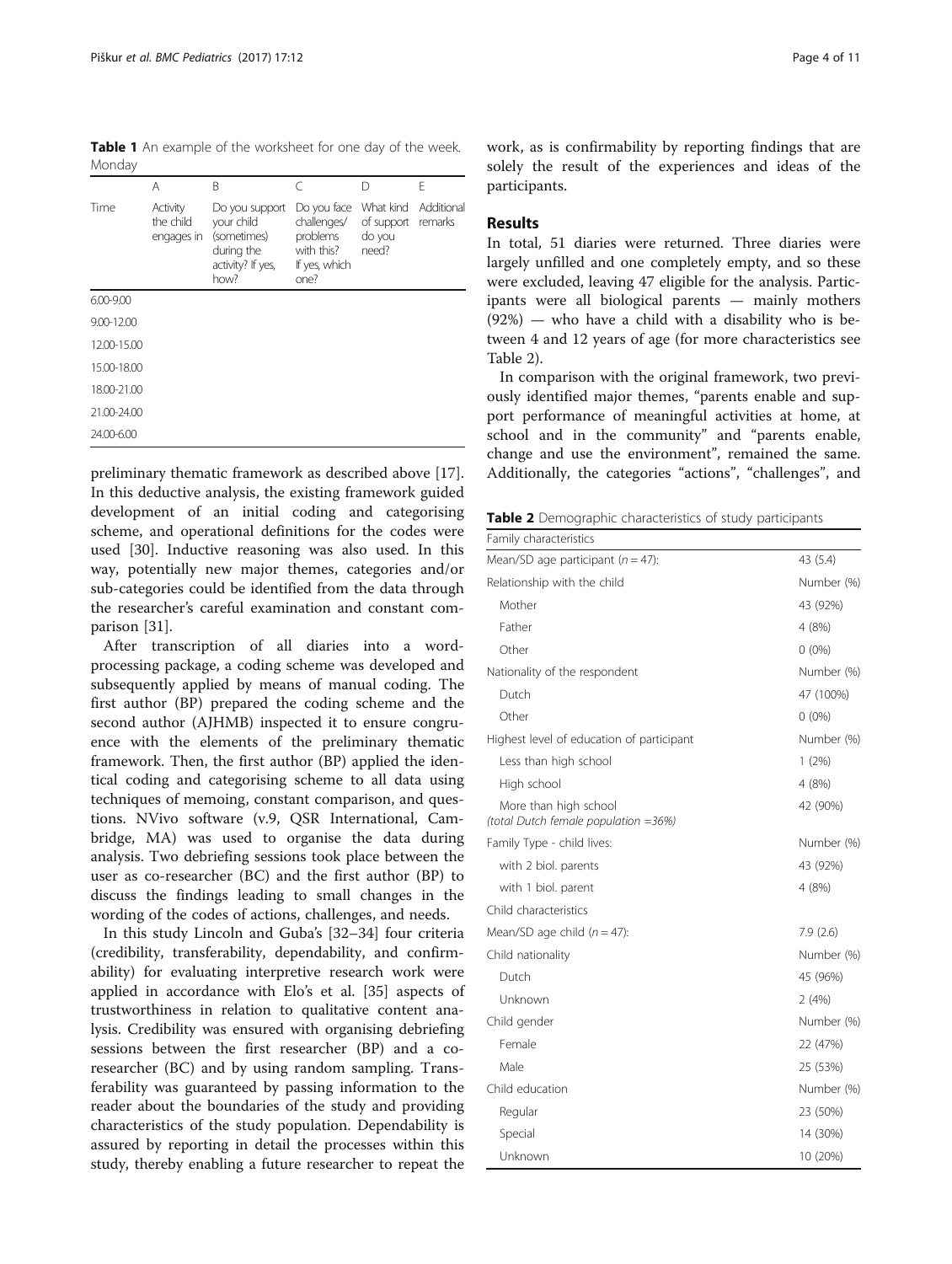"needs" did not change. However, in all three categories new sub-categories were identified: two in the category actions, two in the category challenges, and three in the category needs. On the contrary, the previously named challenge regarding financial burden, and the need for service and information were not identified in the current analysis. Figure 2 portrays the presentation of all the major themes, categories, and sub-categories that were identified in both studies. Previously identified major themes with categories and sub-categories of the

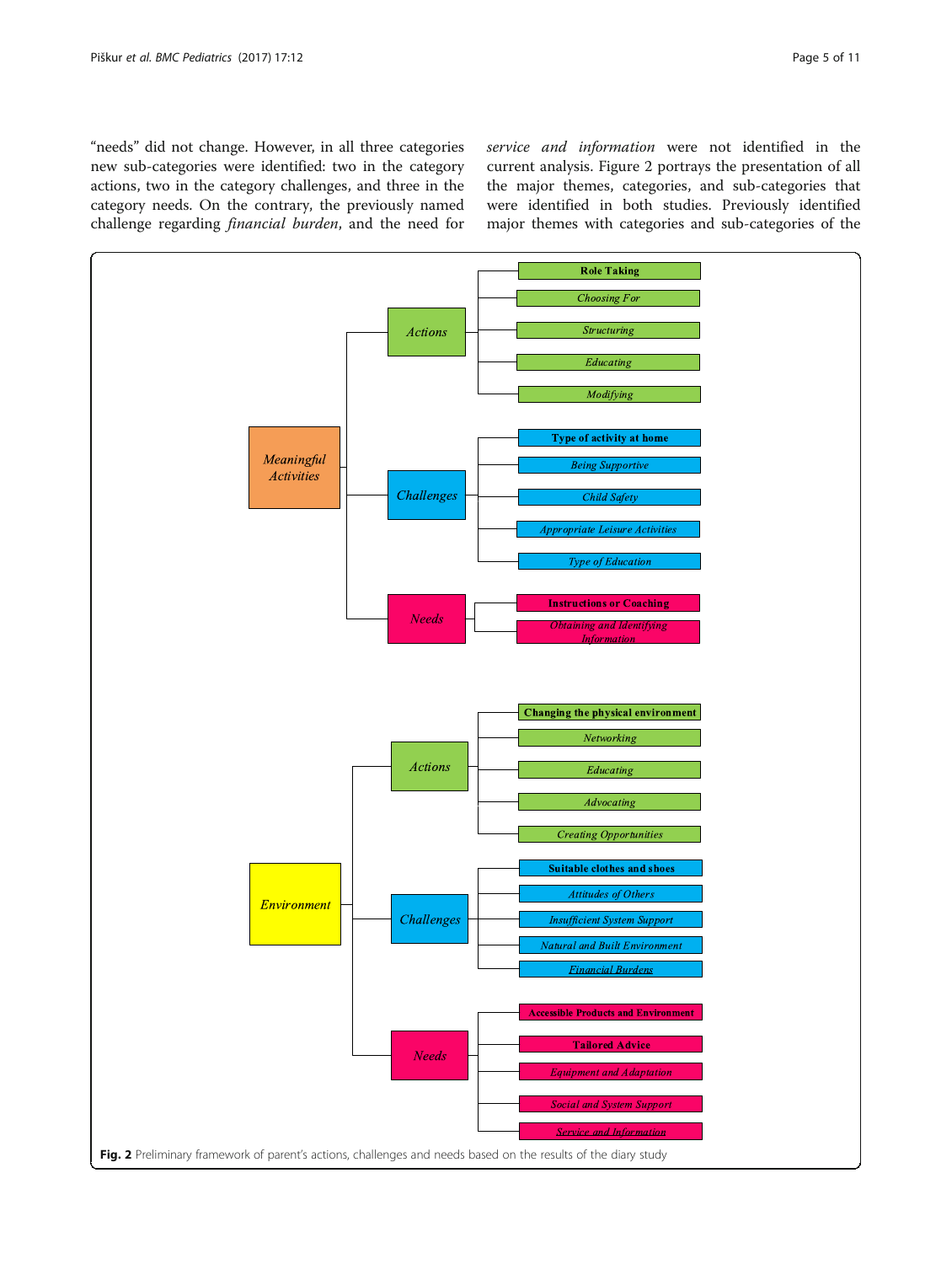preliminary framework [\[17](#page-9-0)] that remained the same are marked "italic"; new sub-categories that emerged from the inductive analyses are marked "bold". Two subcategories that were not identified in this study are "underlined".

# Major theme 1: Parents enable and support performance of meaningful activities at home, at school, and in the community

This theme concerns actions, challenges, and needs of parents while supporting their child with a physical disability to engage in meaningful activities at home, at school, or in the community.

#### Category: Actions to support meaningful activities

One new action was identified (role taking) and four previously identified actions (choosing for, structuring, educating, and modifying) emerged in this study.

The new action "role taking" implies how parents are taking up a new role that allows supporting meaningful activities of their child. Parents in this study act as a volunteer in scouting to help their child to complete tasks like cooking or assisting a swimming teacher. Parents also gave assistance to teachers at school during physical education.

The action "choosing for" refers to parents making choices regarding the kind of activities in which their child will be socially engaged. A number of examples were described in the diaries: deciding on joining a birthday party with peers without a disability, playing at a friend's home, or playing outside the house with neighbours. Parents mentioned that they chose a team sport, such as judo or grass-hockey, as a leisure activity for their child to enable contact with peers without a disability. Parents also described their choice for doing "normal" family activities outside their house, such as visiting an open-air museum by bus or going to a playground.

"Structuring" describes the parents' action to organise daily routines at home in such a way that their child can engage in meaningful activities. One parent explained the change of a daily routine of eating a warm evening meal at 6 p.m. to be in time for horse riding.

The action *"educating"* applies to teaching the child a new strategy to be able to participate in activities. Parents described this action with different examples, such as showing their child an easier way to use the computer; showing their child how to perform a domestic task such as preparing cutlery for seven people using a strategy to count aloud one, two, three…; and by using modelling while practicing with a flute. Examples related to school were also described, such as teaching their child how to reach his classroom independently and showing an alternative way of doing mathematics.

The action "modifying" stands for adaptations of activities to support the child's independence and social interaction. One example in this study was about a family walk in a forest. A mother described that she walks next to her bicycle while her child with a physical disability sits on it. Another example is buying clothes with Velcro tape that enables a child to dress himself at school.

Category: Challenges while supporting meaningful activities Parents reported several challenges that emerged while supporting their child's meaningful activities. One new challenge (choosing the right type of activity at home) and four formerly identified challenges (being supportive in a correct manner, coping with child safety, choosing the most appropriate leisure activities, and selecting the best type of education) have been identified.

The challenge "choosing the right type of activity at home" refers to the struggle over how to decide what kind of activities their child can engage in with other children at home. An example is that parents go through great effort to find an appropriate activity suitable for their child to play together with a brother or sister without a disability.

The challenge "being supportive in a correct manner" is about deliberating whether the child is capable of doing an activity (at home or outside) alone and estimating what would be appropriate support. Several examples were given in this study. Parents explained that it is a dilemma during breakfast whether or not to cut bread; the child had the ability to do it alone but it might slow down the morning routine, resulting in being too late for school or the school-taxi. Other examples were parents struggling with whether they should tie their child's shoes or to explain how to do it, and how much support should be given during bathing, showering, dressing, or cycling.

"Coping with child safety" is about parents having difficulties coping with situations with no parental control. Activities provoking these challenges were: learning how to make a fire at scouting, playing at a friend's home, and going with another family to a playground.

The challenge "choosing the most appropriate leisure activities" indicates problems finding a leisure activity that fits the child's abilities and brings a sense of accomplishment. Parents reported challenges finding suitable team sports and appropriate swimming lessons for their child.

"Selecting the best type of education" is a challenge parents also faced in this study. For example, one parent explained that it was difficult to make the choice for the type of education for their child, as they got dissimilar advice from different professionals.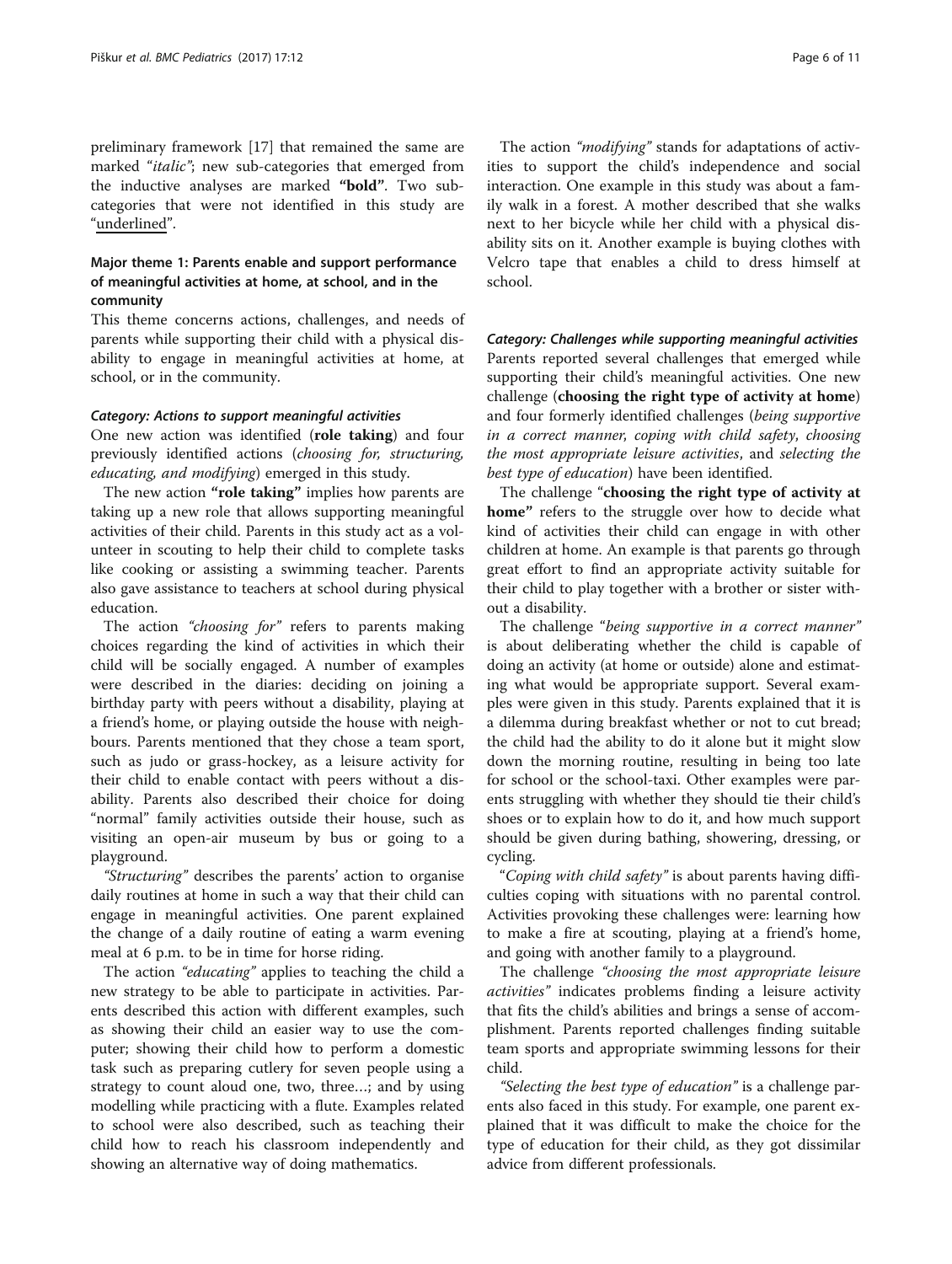# Category: Needs while supporting meaningful activities

Parents provided information about unmet needs while supporting meaningful activities of their child. In this study one new need (instructions or coaching) emerged and one existing need (identifying and obtaining information) was confirmed.

The need "instructions or coaching" is about receiving written or verbal support. One parent wrote in the diary that having instructions or coaching in how to put their child into the car and how to put her in the seat would be helpful. Other parents expressed a need for instructions to support independence during meals. One parent showed a need for coaching on how they can support their child while playing in a play garden. In addition, parents expressed a need for coaching in understanding laws and regulations (e.g. the 'Social Support Act' — WMO) or in choosing a new type of educational program.

"Identifying and obtaining information" is a need for more information about meaningful activities. For example, one parent expressed the need for an overview of suitable leisure activities for children with a physical disability.

# Major theme 2: Parents enable, change, and use the environment

This theme relates to actions, challenges, and needs of parents while using, enabling, and changing the social and physical environment at home, at school, and in the community to make participation of their child with a physical disability possible.

# Category: Actions to enable, change, and use the environment

One new action (changing the physical environment) was identified and four previously discovered actions (networking, educating, advocating, and creating opportunities) were confirmed.

The new action "changing the physical environment" demonstrates how parents take the initiative to change the physical environment into a more suitable one to support their child's participation. One example of such action is an adaptation of a bathroom at home to aid the child in becoming independent. Another example of this kind of action is that some parents made a school entrance accessible to their child.

"Networking" refers to the establishing of connections with people with similar experiences. Parents in this study explained their attempts to find people through their social network to connect and share experiences, and their attempts to connect with people through social media, like forums.

The action "*educating*" is defined as the giving of instructions to others on how to support the participation

of their child. Examples in this study are parents educating employees of the day care centre or educating a judo trainer to optimise assistance of their children.

"Advocating" refers to the competing of resources, supports, and services within the system. One parent reported in the diary about her way of going up against a taxi service to make sure their child would get extra support and be taken on board as a passenger.

"Creating opportunities" means the creation of events by parents in order to shape opportunities for their child to get acquainted with other children. One example in this study concerns parents organising a "get together" meeting where their child could connect to other children. Additionally, this action is also about making and keeping connections at school. One parent described in the diary that she organised extra after-school lessons to make sure her child will be able to stay in the same group of children next year.

# Category: Challenges to enable, change, and use the environment

One new challenge (customised products) and three previously recognised challenges (attitudes of others, insufficient system support, and barriers in the natural and physical environment) emerged during the analysis.

"Customised products" pertains to a new challenge faced by many parents in this study. Several examples were described about difficulties in trying to find appropriate clothes that support independence and the challenge of finding fitting shoes, mainly for children that need to wear a splint. Parents also noted that it is difficult to find shoes with Velcro tape, particularly in bigger sizes.

The "attitudes of others" refers to the experience of parents facing negative attitudes from other children or adults towards their child with a physical disability. Examples in this study are negative attitudes of friends during play activities and negative remarks about disability from friends' parents. Similar attitudes were experienced with professional services, like taxi service employees (drivers) reacting negatively towards a child with a disability and not being willing to help a child to get in and out of the taxi.

The challenge "*insufficient system support*" concerns unsupportive social structures. Parents in this study described that teachers and sports instructors lack knowledge of how to support children with a physical disability at school and during swimming lessons. Parents mentioned that support assistants (paid from personal budget funded by the Dutch Exceptional Medical Expenses Act — AWBZ) are not always capable of supporting their child, such as while eating a meal or engaging in play activities with their child at home. Others wrote that it is difficult to get a support assistant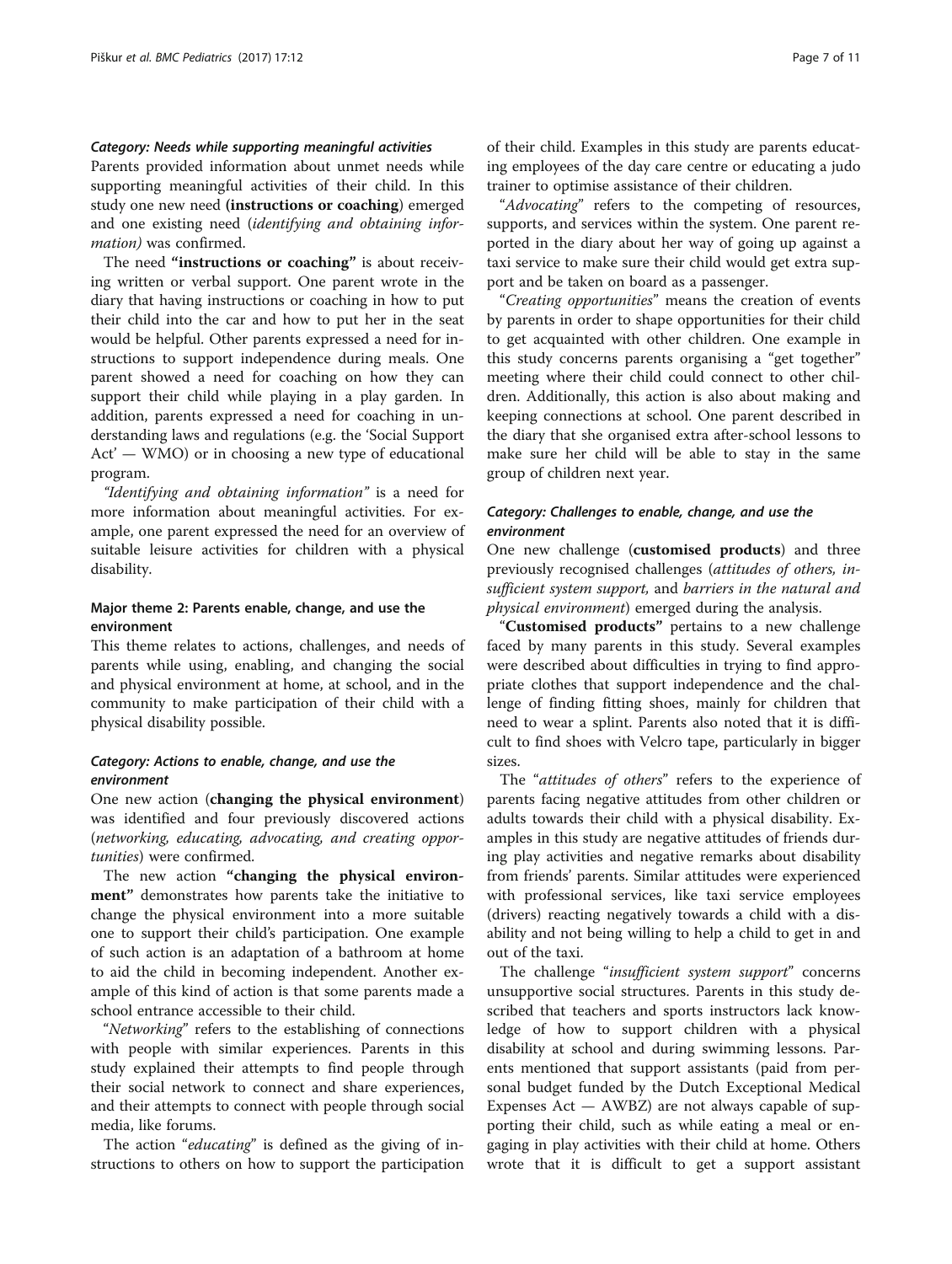between 6 a.m. and 8 a.m. One parent described the complication of getting assistance for an empty wheelchair tire when visiting a museum.

A "barrier in the natural and built environment" refers to the physical accessibility of buildings and public places. Parents' examples of these challenges concern the built environment: non-user-friendly public toilets, as at the Zoo; inaccessible walking paths in an open-air museum; and family cars that are unable to fit in a special swing-auto chair or a wheelchair. Similar challenges were described for the natural environment, like the impossibility to use walking paths in the forest with a wheelchair.

# Category: Needs to enable, change, and use the environment

Two new needs (accessible products and environments and tailored advice about equipment, devices, and adaptations) and two previously identified needs (equipment and adaptations, social and system support) emerged.

"Accessible products and environments" shows a new need for products and environments designed to be usable by all people. Parents gave examples of this need in relation to the built environment (e.g. shops and other public places, houses, playgrounds) but also to shoes and clothes.

"Tailored advice about equipment, devices, and adaptations" illustrates a need for personalised advice about equipment, devices, and adaptations. Examples from this study describe a need for advice about adaptations in the house or in the day care centre. Furthermore, parents expressed a need for advice about the availability and appropriateness of devices for their child and about suitable clothes, shoes, and adaptive cutlery.

"Equipment and adaptations" refers to the need for equipment that is designed to support independence and participation in activities. Examples from this study demonstrate a need for equipment to support and facilitate independence while eating. Furthermore, parents expressed a need for equipment that can be used in a normal car, a need for easy-to-modify adaptations for a toilet or a shower, and a safe bicycle seat for bigger children.

"Social and system support" refers to the needs of parents for more expansive social networks to enable their child's participation. In this study parents' examples referred to extra support from grandparents and support assistants to bring their child to leisure activities, assistance during physical education at school or during church services, engagement in play activities at home or in the play garden, and to do educational activities on a computer.

# **Discussion**

The purpose of this study is to gain insight into parents' own daily actions, challenges, and needs while supporting their child with a physical disability at home, at school, and in the community. In one week, on every single day, all participating parents described several efforts to enhance the participation of their children with a physical disability by using, enabling, or changing the social and physical environment, or by supporting their child to perform or engage in meaningful activities. Fascinatingly, those actions were primarily a result of challenges caused by restrictions in social and physical environments. Needs described by parents notably spotlight environmental aspects, like a need for environments designed for all people.

Additionally, this study intended to refine the existing preliminary thematic framework arising from a scoping review [\[17](#page-9-0)]. Two major themes, all categories and subcategories, except two, of the preliminary thematic framework [\[17](#page-9-0)] were consistent with the actions, challenges, and needs mentioned by the parents in this study. One challenge regarding *financial burden*, and one need for service and information were not identified in the analysis.

However, the analysis reveals two new actions (role taking, changing the physical environment), two new challenges (choosing the right type of activity at home, customised products), and three new needs (instructions and coaching; accessible products and environments; tailored advice about equipment, devices, and adaptations).

The previously named challenge regarding *financial* burden, and the need for service and information were not identified in the current study; this might be related with socio-economic status and level of education of our sample. However, at this point this is a speculation.

The previous scoping review [\[17](#page-9-0)] showed that parallels exist between the parents actions, challenges, and needs described in the preliminary framework for children with a physical disability and studies done with parents of children with Down syndrome, young people with epilepsy, and young adults with a physical disability [[36](#page-10-0)– [38\]](#page-10-0). Studies and policy reports from the Netherlands support the newly found actions, challenges, and needs related to environment. For example, free access to public buildings and places for all citizens in the Netherlands was not taken into the Equal Opportunities Act; there is no obligation to guarantee access for persons with a disability [[39\]](#page-10-0). Consequently, only 29% of people with a severe physical disability in the Netherlands can enter shops [\[40](#page-10-0)]. Parents in this study expressed a new need for "accessible products and environments", like playgrounds, and showed their own initiatives to change the physical environment into a more suitable one to support their child's participation (action: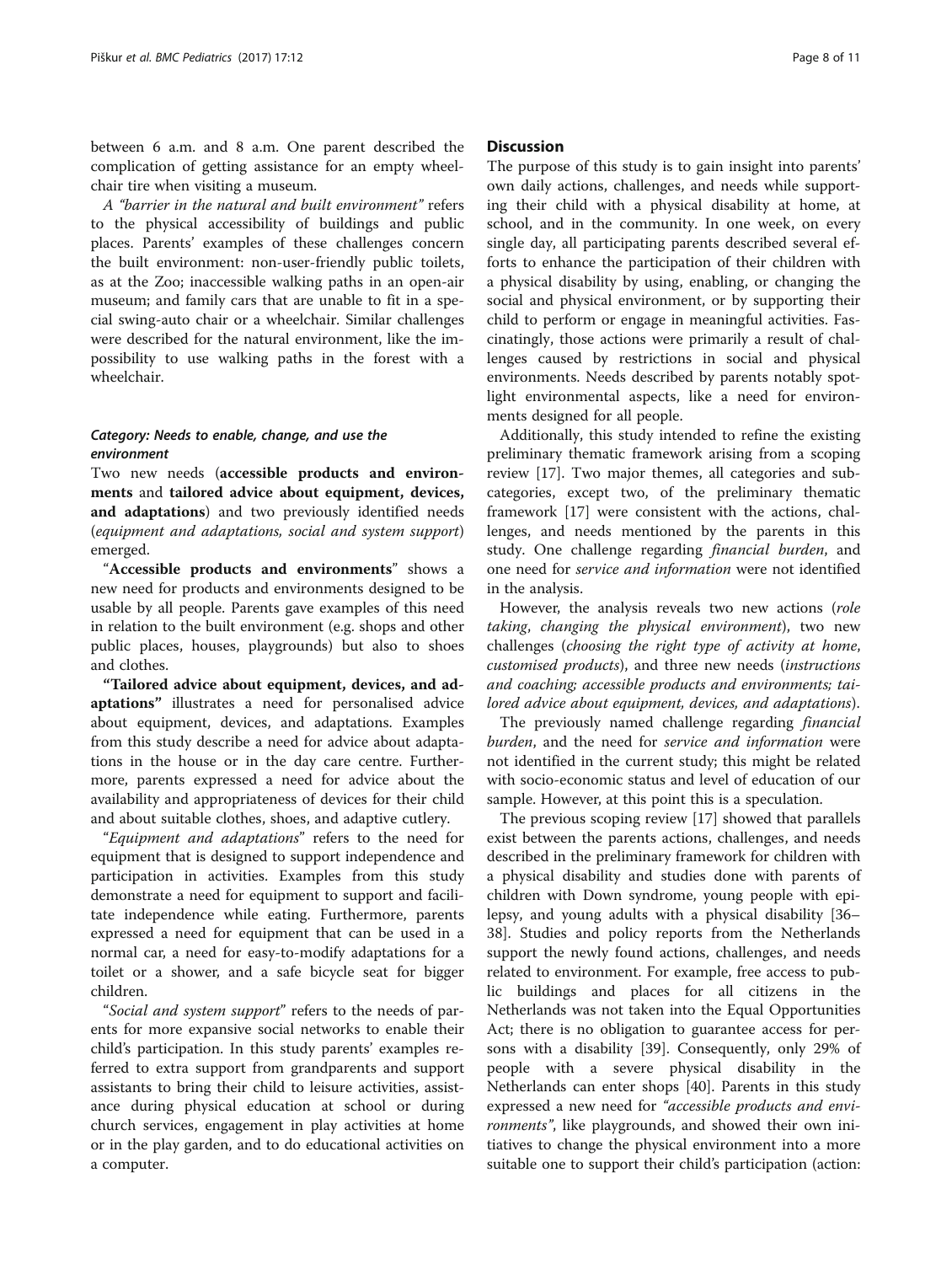"changing the physical environment"). In the Netherlands there are no specific regulations for leisure and sports clubs concerning children with a disability [\[41](#page-10-0)]. The inclusion of children with disabilities in mainstream primary education has been arranged by law in August 2014 [[42](#page-10-0)]. Therefore, it might be valuable to all educators to construct learning experiences that are meaningful for all young children, including those with diverse abilities, by applying universal design principles for learning [[43\]](#page-10-0).

The 47 included diaries indicate that parents of children with a physical disability carry out many actions, face numerous challenges, and have several unmet needs while supporting their child's participation at home, at school, and in the community. It is interesting that parents' actions, challenges, and needs are mainly directed towards the social or/and physical environment. Therefore, paediatric rehabilitation using FCS may need to address the importance and the impact of the environment on the participation of a child with a physical disability, rather than only focus on the child's abilities. Care professionals might need to ask themselves whether the real world of children with a physical disability and their parents is central in their approach and whether they involve the knowledge of parents in shared-decision making.

In order to effectively support parents while enabling the participation of their children in daily life, tailored approaches are compulsory. These approaches may also contribute to stress reduction and better health and well-being of parents. Raina et al. [\[44](#page-10-0)] found that health and well-being of parents of children with cerebral palsy seem strongly influenced by child disability; Parkes et al. [[45\]](#page-10-0) showed that a quarter of parents of children with cerebral palsy experience very high stress. However, any approach needs to be based on parents' wishes for support. The goal of most qualitative studies is not to generalize but rather to provide a rich, contextualized understanding of some aspect of human experience [\[46](#page-10-0)]; however, the analysis showed that several actions, challenges and needs of the Dutch parents resemble with the actions, challenges and needs from other studies in Europe or outside [[17\]](#page-9-0). Future research into the meaning parents ascribe to their experiences regarding actions, challenges, and needs while supporting participation of their child in different cultural contexts is warranted.

#### Study limitations

Some possible limitations in this study are noteworthy to discuss. Selection bias may have occurred as we used the database of the Dutch Association of People with Disabilities and their Parents (BOSK) to draw our participants from, and only 9% of eligible parents decided to participate. The participating parents, 92% mothers, had a higher educational level than average in the Netherlands, and, considering their membership in BOSK, may have been parents who are very involved and motivated in enhancing the participation of their child with a physical disability. However, the data set is rich in nature and there is a large variety among data; some parents reported more actions, challenges, and needs at home, and others at school or in the community. Further, mothers are usually the respondents in other similar studies, like Almasri et al. [[47](#page-10-0)]. They are known as caretakers of children with a disability, and are therefore most involved in enhancing the participation of their child. In a study about parents of children with intellectual disabilities, Rowbotham et al. [[48](#page-10-0)] found that mothers undertake more daily care-giving tasks than fathers, but the range of tasks is similar. However, it is unclear how such differences influence actions, challenges, and needs of fathers and mothers. Additionally, it can be argued whether data collection of just one week is sufficient. As the optimal length for this type of study is one to two weeks [[27](#page-10-0)] and the data received were rich in nature, the period of time probably has not been a limitation.

#### Conclusions

Actions, challenges, and needs of Dutch parents' of children with a physical disability are mainly directed towards the social or/and physical environment. The presented thematic framework can offer practitioners knowledge of how to support parents and promotes relevance for future research investigation. With the intention of supporting parents, further work is necessary to supply tailored approaches.

#### Abbreviations

BOSK: the Dutch Association of People with Disabilities and their Parents; FCS: Family-centered services; MEMIC: Centre for Data and Information Management in Maastricht

#### Acknowledgements

The authors wish to thank all the parents (members of BOSK) for their participation in the study; Mr. Johannes Verheijden (BOSK) for supporting in data-gathering process; Mr. Ramon Daniëls, PhD; Mrs. Sarah Meuser, MSc.; and Mrs. Wencke W.G.P. Emonts, Zuyd University of Applied Sciences for their valuable contributions to this study.

#### Funding

This research study was financially supported by Zuyd University of Applied Sciences, Stichting Belang Gebrekkige Kind Adelante and Maastricht University.

#### Availability of data and materials

The authors obtained approval for this study from the Atrium Medical Centre, Orbis Medical and Healthcare Centre and Zuyd University of Applied Sciences under the condition that raw data not be open to the public. Participants were also recruited under the same conditions. Therefore, the data used in this study or a direct log-in in the NVivo database cannot be shared by the authors. The data can be viewed by researchers, with permission in aggregate anonymous form only.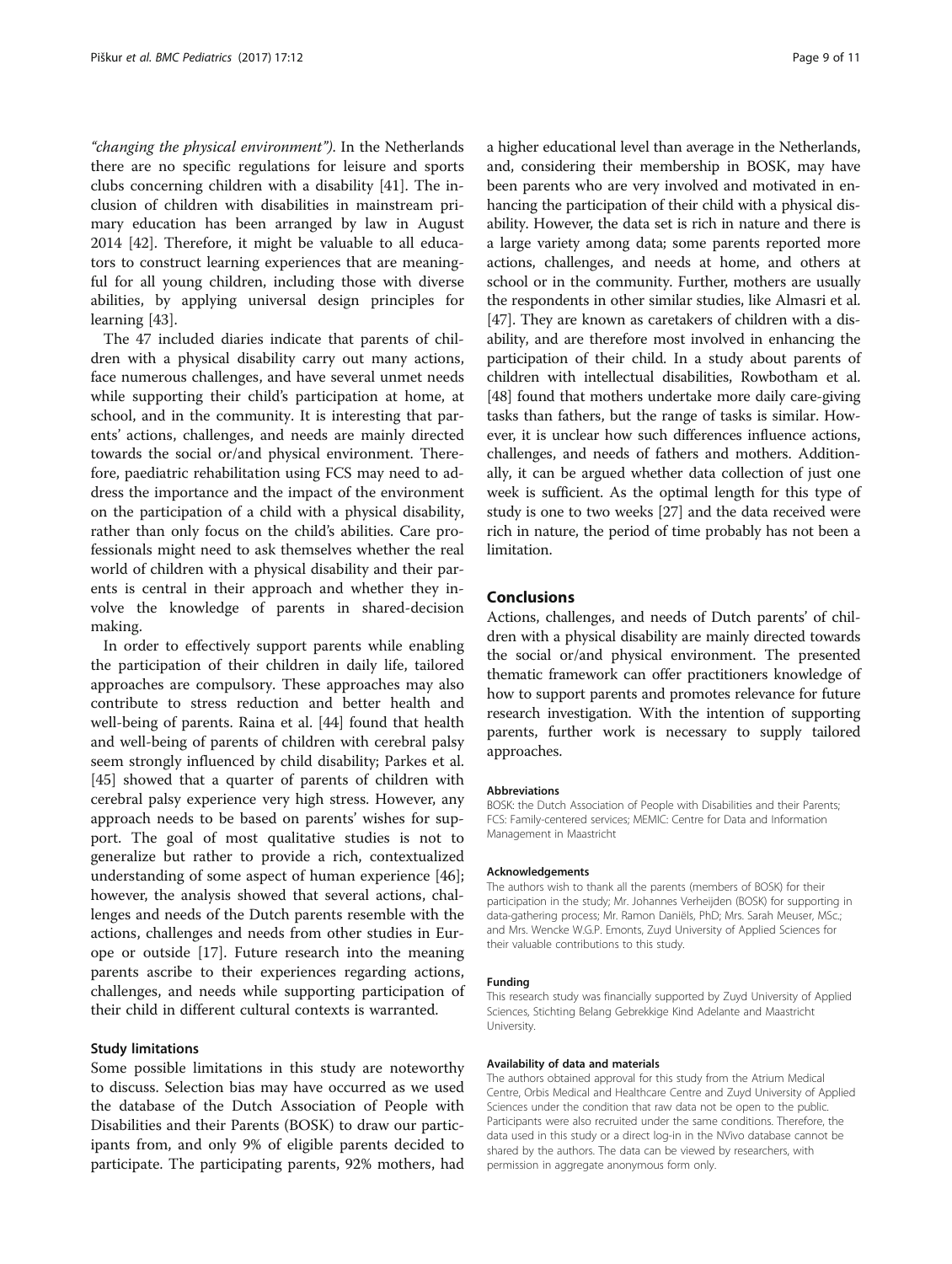#### <span id="page-9-0"></span>Authors' contributions

Contributed substantially to conception and design of the study: BP, AJHMB, BC, MJJ, MK, RJEMS. Contributed substantially to the design of the diary: BP, BC, AJHMB. Critical revision of the diary: JJM, MK, RJEMS. Data preparation: BP. Contributed substantially to acquisition and analysis and interpretation of data: BP, AJHMB, BC. Wrote the article: BP. Critical revision of the article: AJHMB, JJM, MK, RJEMS. Final approval of the version to be published: AJHMB, JJM, MK, BC, RJEMS. All authors read and approved the final manuscript.

#### Authors' information

BP has a PhD in the field of Rehabilitation Science Medicine. She is a senior researcher at Centre of Research Autonomy and Participation for persons with chronic illness and a senior lecturer at the Masters of Innovation in Complex Care as well at the Department of Occupational Therapy at Zuyd University of Applied Sciences. She is an active member of the University Network for Childhood Disability Research (NetChild) and one of the external contributors at CanChild. AJHMB is a physiotherapist, registered epidemiologist, and a professor at Center of Research Autonomy and Participation for persons with chronic illness at Zuyd University of Applied Sciences and at Maastricht University. She is the coordinator of a large number of research projects regarding client-centred care, care innovations and implementation, and clinimetrics. MK is an associate professor and program leader of Pediatric Rehabilitation Research in the Center of Excellence for Rehabilitation Medicice at the University Medical Center Utrecht and De Hoogstraat Rehabilitation. She is the programme leader of the National Research program PERRIN in the Netherlands. She is a member of NetChild, working in close collaboration with CanChild, Centre for Childhood Disability Research in Hamilton, Canada. MJJ is a professor of Special Education at Utrecht University and works as a child psychologist at the Department of Neonatology, Wilhelmina Children's hospital. She has previously supervised projects investigating participation of young children with a physical disability; she is a member of NetChild, working in close collaboration with CanChild, Centre for Childhood Disability Research in Hamilton, Canada. BC is a mother of a child with a cerebral palsy, member of BOSK and a co-researcher in this project at Centre of Research Autonomy and Participation for persons with chronic illness. RJEMS is professor of Rehabilitation at Maastricht University and the Chairman of the Department of Rehabilitation Medicine at Maastricht University Hospital. He is also the manager of the Adelante Expertise Centre of Rehabilitation Medicine and Audiology.

#### Competing interest

The authors declare that they have no competing interests. The authors alone are responsible for writing this article, and for its contents.

#### Consent for publication

Not applicable.

#### Ethics approval and consent to participate

The local medical ethics committee (Atrium Medical Centre, Orbis Medical and Healthcare Centre and Zuyd University of Applied Sciences) approved the study protocol (12-N-37). Participating parents (or primary caregivers) returned the completed diary, as well as the informed consent form in the return envelope directly to MEMIC (Centre for Data and Information Management) in Maastricht.

#### Author details

<sup>1</sup> Research Centre Autonomy and Participation for Persons with a Chronic Illness, Faculty of Health, Zuyd University of Applied Science, Nieuw Eyckholt<br>300, 6419 DJ Heerlen, The Netherlands. <sup>2</sup>Department of Occupational Therapy, Faculty of Health, Zuyd University of Applied Science, Nieuw Eyckholt 300, 6419 DJ Heerlen, The Netherlands. <sup>3</sup>Department of Rehabilitation Medicine, CAPHRI, School for Public Health and Primary Care, Faculty of Health, Medicine and Life Sciences, Maastricht University, P.O. Box 6166200 MD Maastricht, The Netherlands. <sup>4</sup>Department of General Practice, CAPHRI, School for Public Health and Primary Care, Faculty of Health, Medicine and Life Sciences, Maastricht University, P.O. Box 6166200 MD Maastricht, The Netherlands. <sup>5</sup>Brain Centre Rudolf Magnus and Centre of Excellence for Rehabilitation Medicine, University Medical Centre Utrecht and De Hoogstraat Rehabilitation, Rembrandtkade 10, 3583 TM Utrecht, The

Netherlands. <sup>6</sup>Partner of NetChild, University Network for Childhood Disability Research in the Netherlands, Utrecht, The Netherlands. <sup>7</sup>Department of Child Family and Education Studies, Faculty of Social and Behavioral Sciences, Utrecht University, PO Box 801403508 TC Utrecht, The Netherlands. 8 Department of Neonatology, Wilhemina Children's Hospital, University Medical Centre Utrecht, AB 3508 Utrecht, The Netherlands. <sup>9</sup>BOSK, The Dutch Association of People with Disabilities and Their Parents, 3502 GJ Utrecht, The Netherlands. <sup>10</sup>Adelante Centre of Expertise in Rehabilitation, Zandbergsweg 111, 6432 CC Hoensbroek, The Netherlands.

#### Received: 7 September 2016 Accepted: 22 December 2016 Published online: 11 January 2017

#### References

- 1. Law M. Participation in the occupations of everyday life. Am J Occup Ther. 2002;56(6):640–9.
- 2. World Health Organization. International classification of functioning, disability and health. Children and youth version. Geneva: World Health Organization; 2007.
- 3. Piškur B, Daniëls R, Jongmans MJ, Ketelaar M, Smeets RJEM, Norton M, Beurskens AJHM. Participation and social participation: are they distinct concepts? Clin Rehabil. 2014;28(3):211–20.
- 4. Hilton CL, Crouch MC, Israel H. Out-of-school participation patterns in children with high-functioning autism spectrum disorders. Am J Occup Ther. 2008;62(5):554–63.
- 5. King GA, Law M, King S, Hurley P, Hanna S, Kertoy M, Rosenbaum P. Measuring children's participation in recreation and leisure activities: Construct validation of the CAPE and PAC. Child Care Health Dev. 2007; 33(1):28–39.
- 6. Bult MK, Verschuren O, Gorter JW, Jongmans MJ, Piskur B, Ketelaar M. Crosscultural validation and psychometric evaluation of the Dutch language version of the Children's Assessment of Participation and Enjoyment (CAPE) in children with and without physical disabilities. Clin Rehabil. 2010;24(9): 843–53.
- 7. Law M, Haight M, Milroy B, Willms D, Stewart D, Rosenbaum P. Environmental factors affecting the occupations of children with physical disabilities. Journal of Occupational Science. 1999;6(3):102–10.
- King G, Lawm M, King S, Rosenbaum P, Kertoy MK, Young NL. A conceptual model of the factors affecting the recreation and leisure participation of children with disabilities. Physical & Occupational Therapy In Pediatrics. 2003;23(1):63–90.
- 9. Lawlor K, Mihaylov S, Welsh B, Jarvis S, Colver A. A qualitative study of the physical, social and attitudinal environments influencing the participation of children with cerebral palsy in northeast England. Pediatr Rehabil. 2006;9(3): 219–28.
- 10. Shikako-Thomas K, Majnemer A, Law M, Lach L. Determinants of participation in leisure activities in children and youth with cerebral palsy: systematic review. Physical & Occupational Therapy In Pediatrics. 2008;28(2): 155–69.
- 11. Colver AF, Dickinson HO, Parkinson K, Arnaud C, Beckung E, Fauconnier J, Marcelli M, Mcmanus V, Michelsen SI, Parkes J, et al. Access of children with cerebral palsy to the physical, social and attitudinal environment they need: a cross-sectional European study. Disabil Rehabil. 2011;33(1):28–35.
- 12. Law M, Anaby D, Teplicky R, Khetani MA, Coster W, Bedell G. Participation in the home environment among children and youth with and without disabilities. The British Journal of Occupational Therapy. 2013;76(2):58–66.
- 13. Turnbull AP, Pereira L, Blue-Banning MJ. Parents' facilitation of friendships between their children with a disability and friends without a disability. Journal of the Association for Persons with Severe Handicaps. 1999;24(2):85–99.
- 14. Rosenbaum P, King S, Law M, King G, Evans J. Family-centred service. Phys Occup Ther Pediatr. 1998;18(1):1–20.
- 15. Bailey DB, Raspa M, Fox LC. What is the future of family outcomes and family-centered services? Topics in Early Childhood Special Education. 2012; 31(4):216–23.
- 16. Seligman M, Darling RB. Ordinary Families, Special Children, Third Edition: A Systems Approach to Childhood Disability. 3rd ed. New York: Guilford Publications; 2007.
- 17. Piškur B, Beurskens AJ, Jongmans M, Ketelaar M, Norton M, Frings C, Hemmingsson H, Smeets RJ. Parents' actions, challenges, and needs while enabling participation of children with a physical disability: a scoping review. BMC Pediatr. 2012;12(1):177.